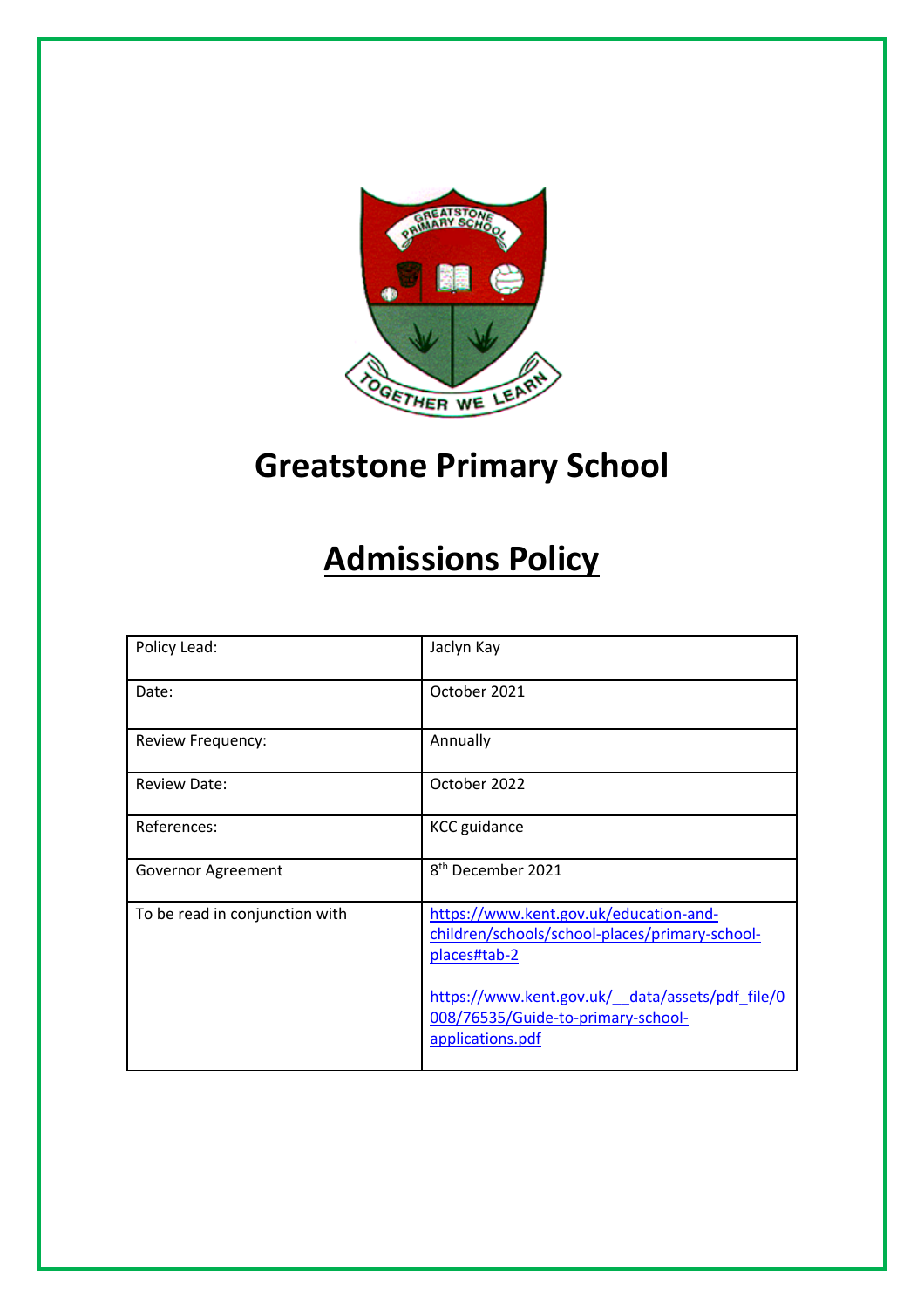### **Admissions Authority**

The Admissions Authority for Greatstone Primary School and Nursery is the Governing Board. Responsibility for decisions on Admissions is delegated to the Personnel Committee. Three members of the Personnel Committee who are not members of staff will form an Admissions Committee.

### **Admissions Policy - Nursery**

The purpose of Greatstone School Nursery Admissions Policy is to ensure that the facility is accessible to children and families from all sections of the local community. Greatstone School Nursery is a 52-place nursery. In the event that the nursery is over- subscribed the following criteria will be applied in priority order as follows:

1. 3-year old children.

2. Current family association - where a brother or sister is already on roll at

Greatstone Primary School and the family continues to live at the same address as when the sibling was admitted or has moved to a property within two miles.

3. Health reasons - the evidence for this must be strong and the Governors will require written evidence from a qualified person. Parental health is not a criterion.

4. Nearness of a child's home and ease of access to school as measured by a straight line from home to school.

#### **Birth certificates must be shown prior to admission**

On admission we will:

- Provide parents and carers with information: Regular newsletter and dates for their diary etc.
- Inform parents and carers where our Policies and Procedures are displayed and we advise all to refer to these documents regularly, as these are updated throughout the year.
- Ensure parents and carers are aware of the Equal Opportunities Policy in place Consult with families about the opening times/session availability, to avoid excluding anyone.
- Ensure that only persons named on the child's registration document by parent/carer will be allowed to collect them, unless prior consent has been given.

#### **Admissions Policy - School**

#### **Published Admissions Number**

The Published Admissions Number for the school (i.e. the maximum number of children admitted in any year group) is 52. The Governors of Greatstone Primary School have restricted the size of any Key Stage 1 class to 30 and in Key Stage class to 33.

Greatstone Primary School is an inclusive school, therefore any child with a disability or special educational needs will not be discriminated against when applying for a place at our school. Where special arrangements are required, these will be discussed prior to your child starting school when you meet with the school Inclusion Manager (SENCO). Parents of a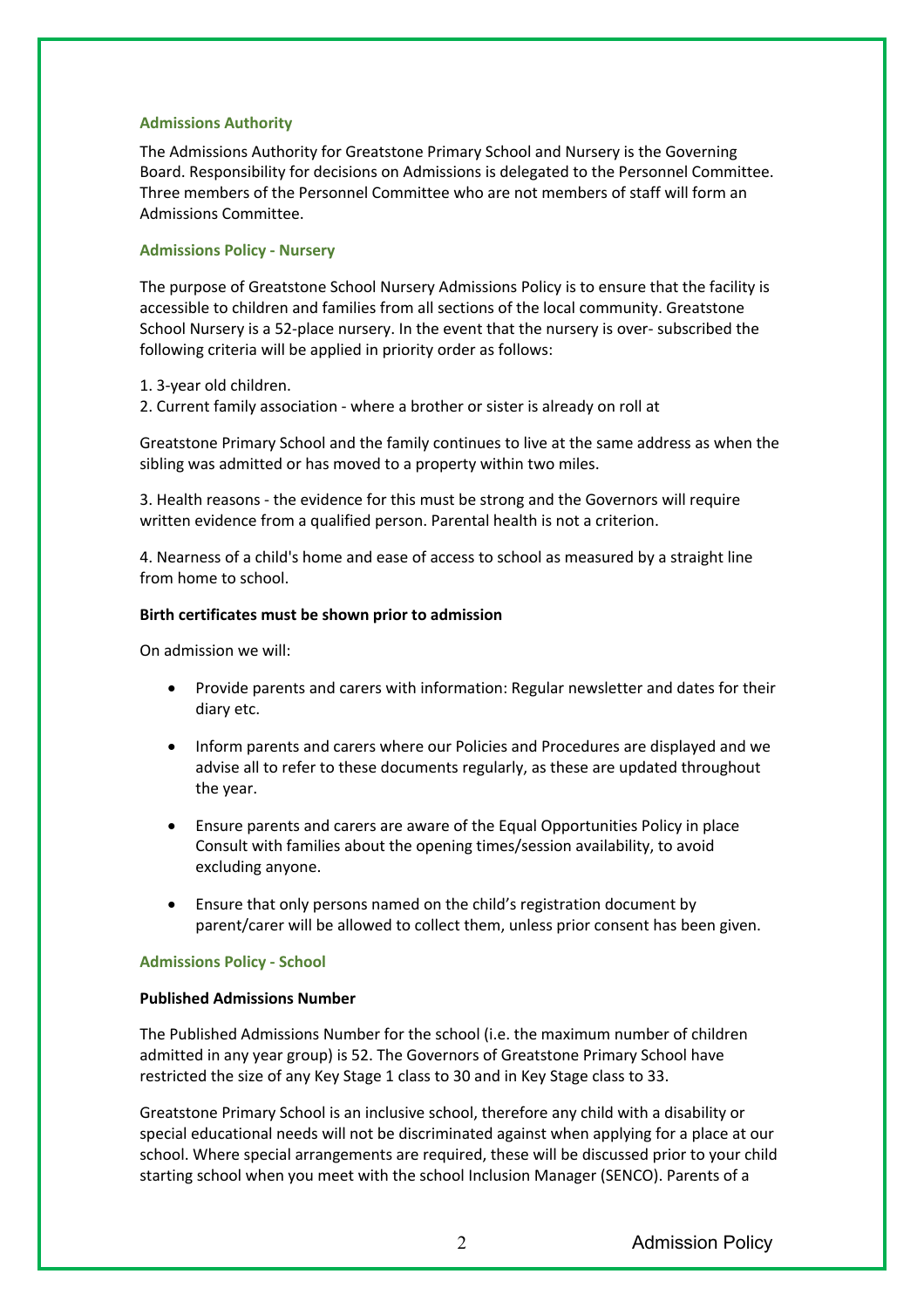child with a disability and/or special educational needs are advised to contact the SENCO as soon as the school placement is confirmed by the Local Authority. Oversubscription criteria are set out below – if you have any further questions about the arrangements and how these are applied, please don't hesitate to contact the school or Kent County Council Admissions department.

It is the policy of Greatstone Primary School to admit pupils at the beginning of the Autumn Term for all children who will attain the age of five during the following academic year. Pupils will be admitted without regard to ability or aptitude. Where an offer has been made, the school will provide for the admission of all children in the September following their fourth birthday.

If siblings from multiple births (twins, triplets, etc.) apply for a school and the school would reach its Published Admission Number (PAN) after admitting one or more, but before admitting all of those siblings, the LA will offer a place to each of the siblings, even if doing so takes the school above its PAN. If the admissions are to Year R, and so result in a breach of infant class size legislation, the additional pupil(s) will be treated as "excepted" for the time they are in an infant class or until the numbers fall back to the current infant class size limit, as defined in the School Admissions Code. Waiting list will be held for at least the first term of the academic year in oversubscription criteria order.

Requests for admission outside of the normal age group should be made to the Headteacher as early as possible in the admissions round associated with that child's date of birth. This will allow the admissions authority sufficient time to make a decision before the closing date. Parents are not expected to provide evidence to support their request to defer their application, however where provided it must be specific to the child in question. This might include medical or Educational Psychologist reports. There is no legal requirement for this medical or educational evidence to be secured from an appropriate professional, however, failure to provide this may impede a school's ability to agree to deferral.

Parents are required to complete an application for the normal point of entry at the same time, in case their request is declined. This application can be cancelled if the school agrees to accept a deferred application for entry into Year R the following year. Deferred applications must be made via paper RCAF to the LA, with written confirmation from each named school attached. Deferred applications will be processed in the same way as all applications for the cohort in the following admissions round, and offers will be made in accordance with each school's oversubscription criteria. Further advice is available at

# https://www.kent.gov.uk/education-and-children/schools/school-places/primary-schoolplaces

## **Oversubscription**

Before the application of oversubscription criteria, children with either a Statement of Special Educational Need or an Education Health and Care Plan that names the School will be admitted. As a result of this, the published admissions number will be reduced accordingly.

In the event of over-subscription the Governors will allocate places to children according to the following criteria in priority order:

1. Children in Local Authority Care *and children who were previously looked after in Local Authority Care. A 'looked after child' or a child who was previously looked after but immediately after being looked after became subject to an adoption, child arrangements, or*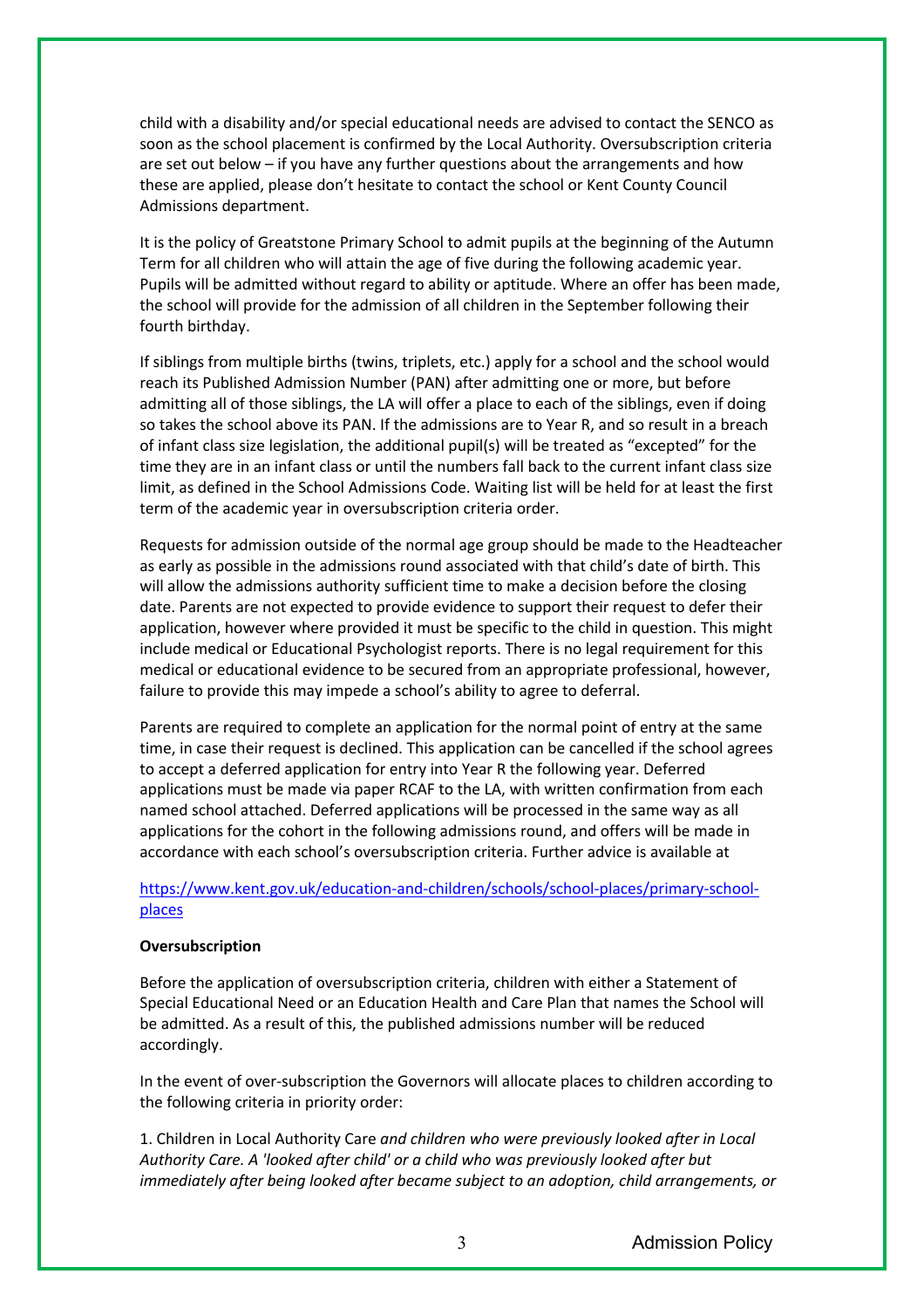*special guardianship order. A looked after child is a child who is (a) in the care of a local authority, or (b) being provided with accommodation by a local authority in the exercise of their social services functions (see the definition in Section 22(1) of the Children Act 1989)* 

- 2. Children who appear to the School's Admissions Authority to have been in state care outside of England and ceased to be in state care as a result of being adopted. *A child is regarded as having been in state care in a place outside of England if the were accommodated by a public authority, a religious organisation or any other provider of care whose sole purpose is to benefit society.* (See Supplementary Information Form)
- 3. Current family association where a brother or sister is already on roll at Greatstone Primary School and the family continues to live at the same address as when the sibling was admitted or has moved to a property within two miles.
- 4. Health reasons the evidence for this must be strong and the Governors will require written evidence from a qualified person. Medical, health and special access reasons will be applied in accordance with the School's legal obligations, in particular those under the Equality Act 2010. Priority will be given to those children whose mental and physical impairment means they have a demonstrable and significant need to attend a particular school. Equally, this priority will apply to children whose parents'/guardians' physical or mental health or social needs means that they have a demonstrable and significant need to attend a particular school. Such claims will need to be supported by written evidence from a suitably qualified medical or other practitioner who can demonstrate a special connection between these needs and the particular school.
- 5. Nearness of a child's home address and ease of access to school *as measured by a straight line from home to school*. A child's home address is considered to be a residential property that is the **child's only or main residence** and not an address at which the child might sometimes stay or sleep due to the parents' own or special domestic arrangements. This address must be the child's home address on the day the application form is completed and which is either: Owned by the child's parent, parents or guardian, OR

Leased to or rented by the child's parent, parents or guardian under a lease or written rental agreement.

If parents/guardians are living separately but share responsibility for the child, and the child lives at two different addresses during the week, the School will regard the home address as the one at which the child sleeps for the majority of weekdays.

In the event of an *exact* match between two applicants where only one place is available, the matter will be referred to the Governing Body's Admissions Committee for consideration. In such an unlikely event, the names will be issued a number and drawn randomly to decide which child should be given the place."

Parents/Guardians will be informed, in writing, of the outcome of their application, for new entrant places, by the last day of March in the academic year preceding the child starting school.

After a place has been offered, the School reserves the right to withdraw the place in the following circumstances: